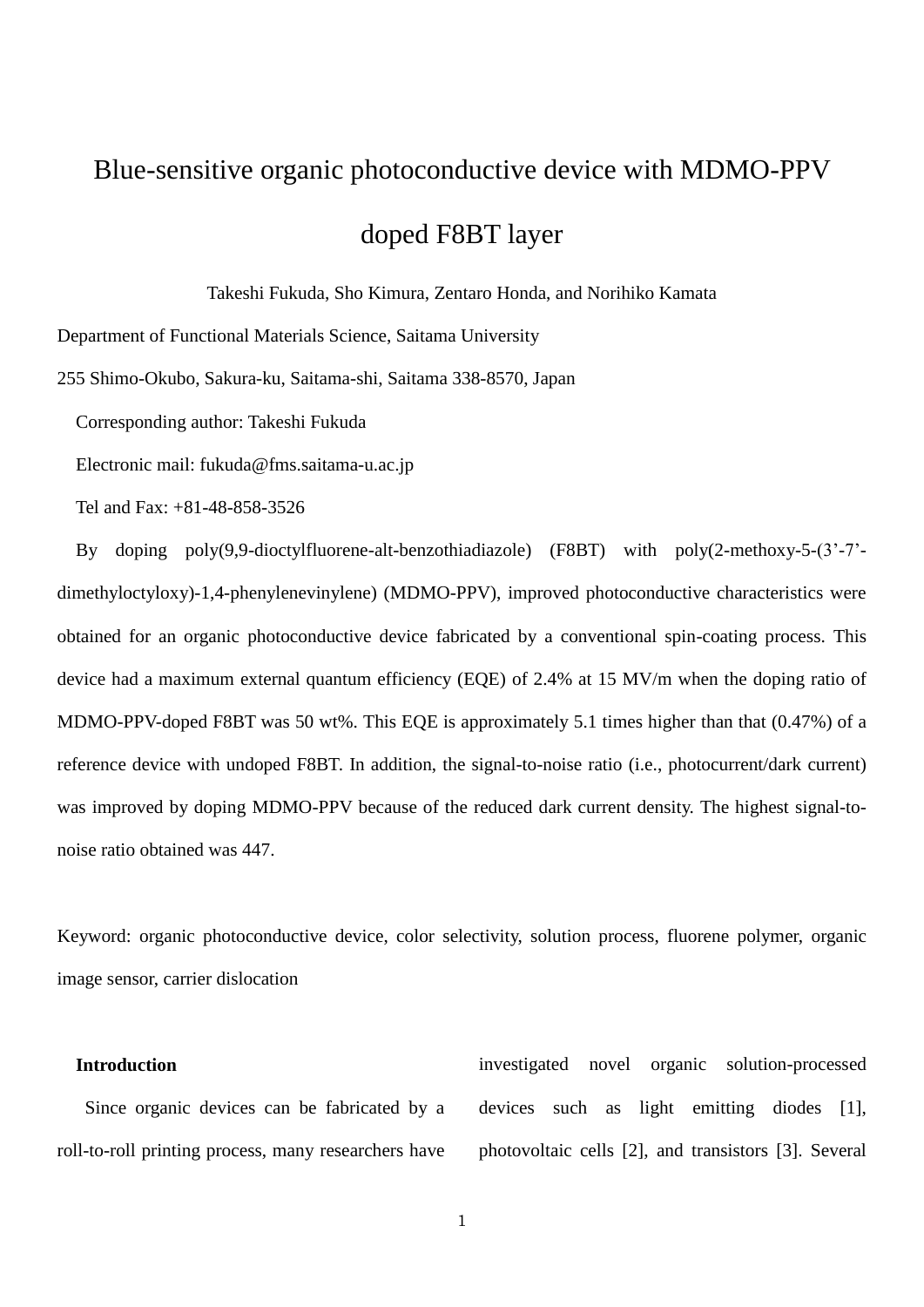printing methods have been investigated to further reduce fabrication costs and to achieve larger device areas than conventional Si-based semiconductor devices [4–9]. Several organic materials have selective absorption bands in the visible wavelength region  $[10-12]$  and colorsensitive organic image sensors have been fabricated by stacking several organic layers with different absorption bands [13]. The most significant advantage of organic materials over Si is that they have considerably higher absorption coefficients [11].

In single-layer devices, most photogenerated carriers recombine in the organic layer due to its short carrier diffusion length [14]. It is difficult to fabricate solution-processed multilayer devices. However, solution-processed single-layer devices have lower photoconductive characteristics than multilayer devices fabricated by a conventional thermal evaporation process [11, 15]. Doping techniques for have been widely investigated to realize a carrier dislocation structure in the organic layer of organic photovoltaic cells [5, 16, 17]. Our research group achieved enhanced photoconductive

characteristics by doping poly(dioctylfluorenyl-cobenzo-thiadiazole) (F8BT) with several silole derivatives [18, 19].

In the present study, we demonstrate improved photoconductive characteristics of a blue-sensitive organic device fabricated by a conventional spincoating process. We used F8BT as a blue-sensitive polymer  $[11]$  and  $poly(2-methoxy-5-(3'-7'-7))$ dimethyloctyloxy)-1,4-phenylenevinylene)

(MDMO-PPV) as a carrier dislocation element in F8BT. F8BT is a suitable photoconductive polymer for blue-sensitive devices as it has a high carrier mobility [20] and a strong absorption in the blue wavelength region [11]. We used it to fabricate a blue-sensitive organic sensor in a previous study [12].

#### **Experimental**

A glass substrate coated with patterned indium tin oxide (ITO) was ultrasonically cleaned with organic solvents and deionized water. The ITOcoated glass substrate was then treated with ultraviolet ozone for 20 min. A 150-nm-thick ITO layer was deposited by a conventional sputtering method. A blue-sensitive organic photoconductive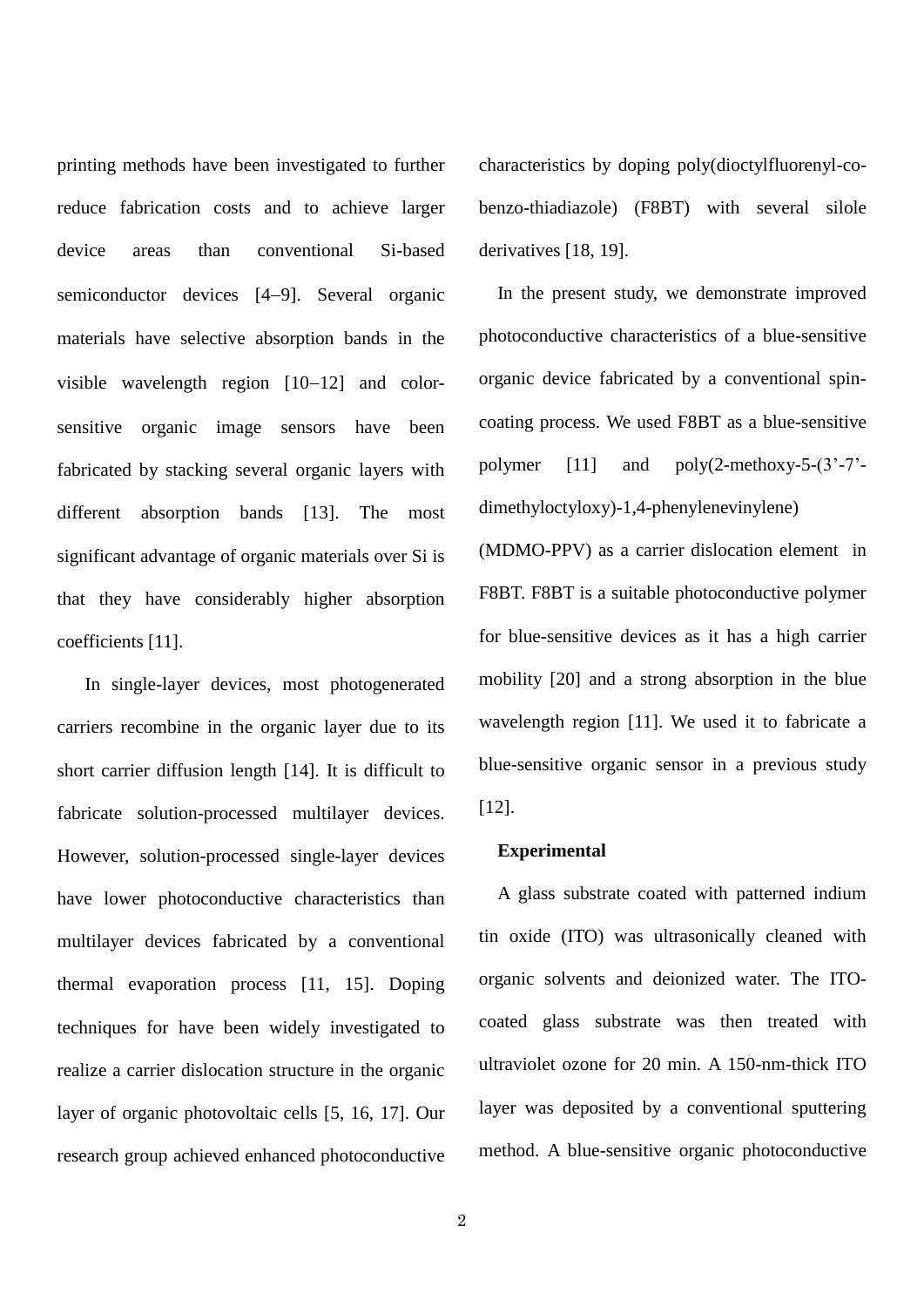polymer F8BT (American Dye Source, Inc.) (1 wt%) was dissolved in chloroform. MDMO-PPV (Aldrich) was added to the resulting solution. We varied the doping concentration of MDMO-PPV in F8BT in the range 0 to 50 wt% to determine the concentration dependence of the photoconductive characteristics of organic photoconductive devices. Figure 1 shows a cross-sectional view of the fabricated organic photoconductive device and the molecular structures of F8BT and MDMO-PPV, which were used in the photoconductive layer of the device.

After passing through a filter with  $0.45$ - $\mu$ mdiameter holes, the organic solution was spin coated at a rotational speed of 2000 rpm for 60 s in a nitrogen atmosphere. The sample was then annealed at 70 °C for 60 min to remove any residual chloroform. Finally, LiF (1 nm) and Al (100 nm) layers were thermally evaporated successively on the MDMO-PPV:F8BT layer.

The external quantum efficiency (EQE), defined as the ratio of the number of output electrons to the total number of irradiated photons, was estimated from the measured photocurrent and the irradiated light intensity [11]. We used a blue light-emitting diode (LED) r wavelength of 470 nm. The blue light intensity was 1 mW/cm<sup>2</sup> and the focus area was almost the same as the device area. The photocurrent was measured while irradiating the blue light and the dark current was measured without the blue light. In addition, the signal-tonoise ratio (S/N) was estimated by dividing the photocurrent density by the dark current density.

#### **Results and Discussion**

The measured thicknesses of the organic layers were 210 nm (0 wt%), 210 nm (10 wt%), 170 nm (20 wt%), 270 nm (30 wt%), 320 nm (40 wt%), and 1100 nm (50 wt%). The thickness increased with increasing MDMO-PPV concentration.

Figure 2(a) shows the effect of the applied electric field on the photocurrent density when the device was irradiated by 1 mW/cm<sup>2</sup> of blue light. The electric field was calculated by dividing the applied voltage by the thickness of the MDMO-PPV-doped-F8BT layer. The photocurrent density initially decreased drastically with increasing MDMO-PPV doping concentration. It subsequently increased with increasing MDMO-PPV doping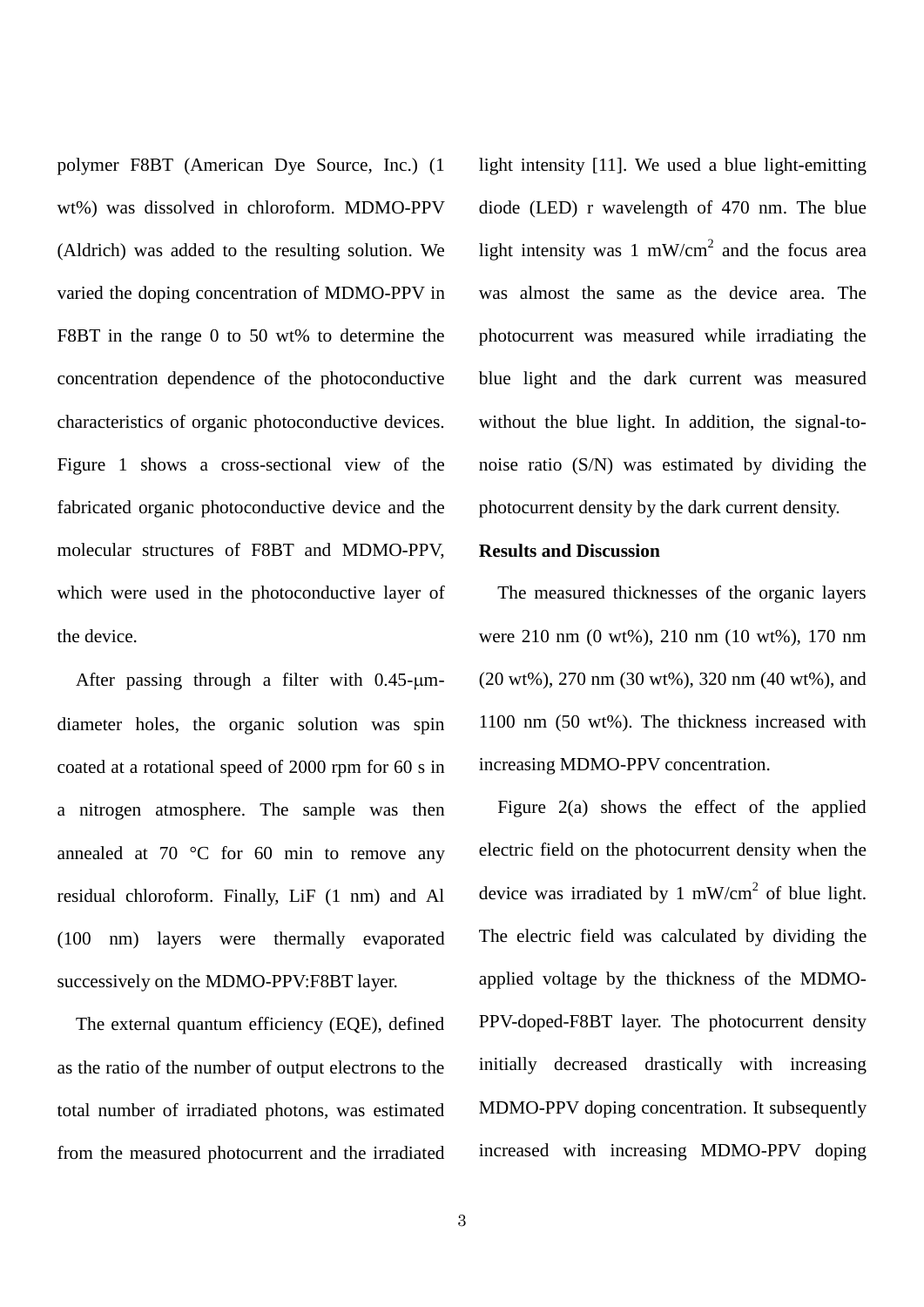concentration up to 50 wt%. This indicates that MDMO-PPV suppresses carrier transport in the organic layer. The absorption coefficient of F8BT is 138,000  $\text{cm}^{-1}$  at 470 nm [11], which is much higher than that of MDMO-PPV. Consequently, carriers are generated in F8BT when the organic photoconductive device is irradiated by blue light. The carriers move toward the electrode when a bias voltage is applied.

Figure 2(b) shows the relationship between the applied electric field and the dark current density. The dark current density was relatively unaffected by the MDMO-PPV concentration. Since the noise level in our experimental setup was less than 10  $nA/cm<sup>2</sup>$ , we could not precisely determine the effect of the doping concentration on the dark current density. However, a low dark current density was realized at all MDMO-PPV concentrations, which indicates that MDMO-PPV doping may suitable for blue-sensitive organic photoconductive device.

To investigate carrier transport in MDMO-PPVdoped F8BT, the energy diagram of the fabricated organic photoconductive device is shown in Fig. 3. Since MDMO-PPV is an electron acceptor due its low ionization potential (5.3 eV) [21], photogenerated electrons move from the lowest unoccupied molecular orbital (LUMO) level of F8BT to that of MDMO-PPV. The LUMO level of MDMO-PPV is 2.8 eV; therefore, the difference between the LUMO level of the organic layer and the ionization potential of the electrode is 1.9 eV for ITO and 1.5 eV for Al. The energy barrier at the electrode/organic interface is 1.1 eV on the ITO electrode side and 0.7 eV on the Al electrode side with no MDMO-PPV doping. This indicates that MDMO-PPV doping reduces the efficiency of electron transport from the organic layer to the electrode. Consequently, the photocurrent density decreased on doping F8BT with MDMO-PPV, as shown in Fig.  $2(a)$ .

In addition, since MDMO-PPV has a lower ionization potential than F8BT, MDMO-PPV and F8BT act as electron acceptors and donors, respectively. As a result, photogenerated carriers are efficiently dislocated in the MDMO-PPV-doped F8BT layer because of the large ionization potential difference. The dislocated carriers are efficiently transported from the F8BT to the electrode with a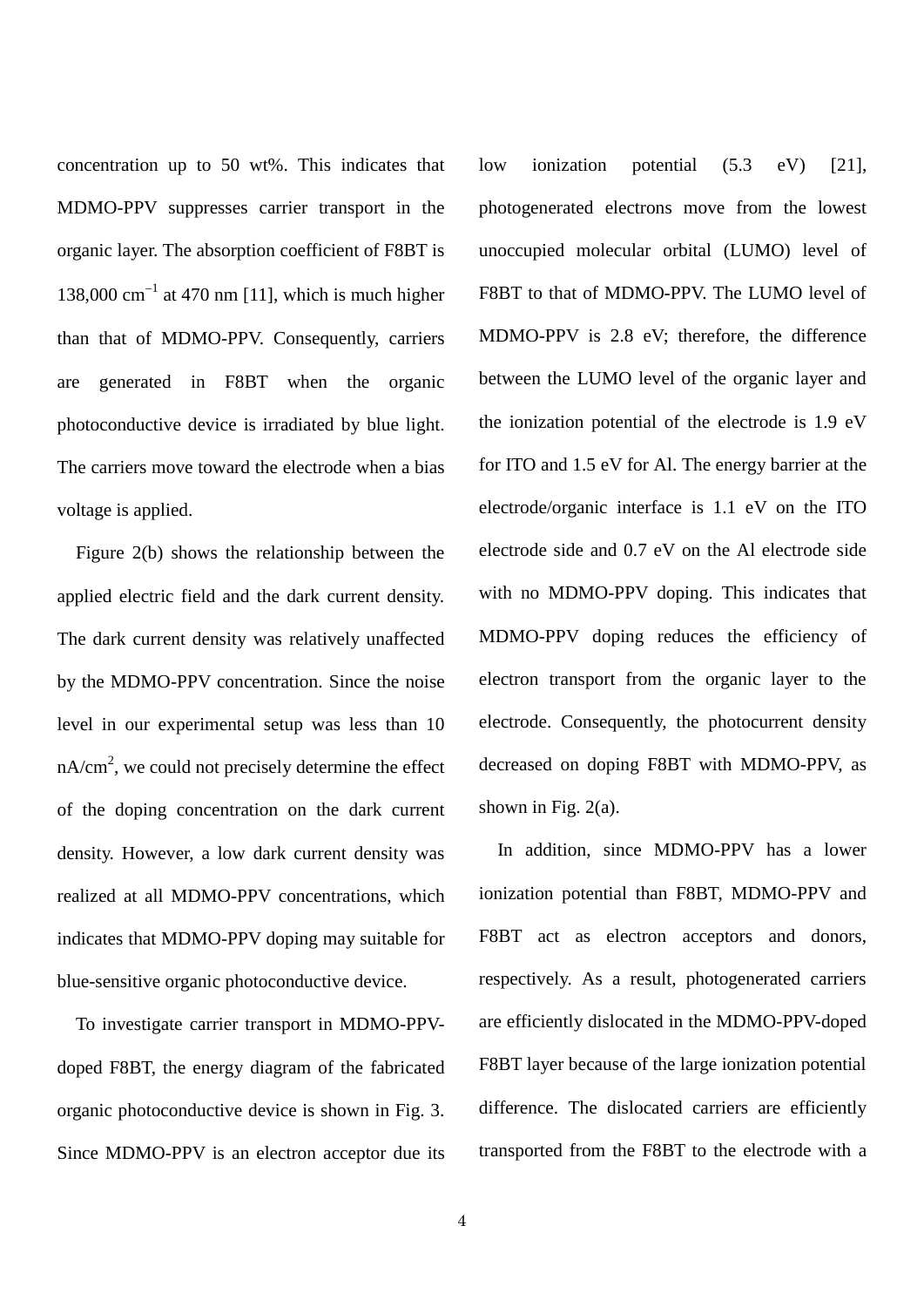low recombination probability. Therefore, the photocurrent density increased with increasing MDMO-PPV concentration, as shown in Fig. 2(a). The highest occupied molecular orbital level of MDMO-PPV is 5.3 eV, which is intermediate between that of F8BT (6.0 eV) and the ionization potential of the ITO (4.7 eV)/Al (4.3 eV) electrode. Therefore, the photogenerated holes efficiently move to the electrode side when a positive or negative bias voltage is applied.

Figure 4(a) shows the influence of the applied electric field on the EQE of the organic photoconductive device, which was calculated from the photocurrent density shown in Fig. 2(a). The relationship between the EQE and the electric field exhibits the same trend as the photocurrent density. The EQE initially decreased drastically on MDMO-PPV doping and then increased with increasing MDMO-PPV concentration up to 50 wt%. This result can be explained by the increased photocurrent density. In other words, the increased photocurrent density increases the EQE because the EQE is directly proportional to the photocurrent density [11]. Doping F8BT with MDMO-PPV is an effective way of increasing the EQE.

Figure 4(b) shows the EQE of a fabricated device as a function of the electric field. The EQE continually increases with increasing electric field strength for all concentrations. This is because the carrier mobility of organic materials tends to increase with increasing electric field strength [22]. Therefore, the photogenerated carriers efficiently move to the electrode with a low carrier recombination probability, resulting in a high EQE.

Figure 5 shows the relationship between the electric field strength and the S/N of organic photoconductive devices with different MDMO-PPV doping concentrations. The devices with the two lowest doping concentrations (10 and 20 wt%) have lower S/Ns than the reference device that did not have MDMO-PPV doping. On the other hand, the S/N increased with increasing photocurrent density with increasing doping concentration (Fig.  $2(a)$ ). The S/N of the reference sample was 6 at 8.7 MV/m. In contrast, the maximum S/N (447) was obtained by the device with a concentration of 50 wt% at the same electric field; this S/N is approximately 75 times higher than that of the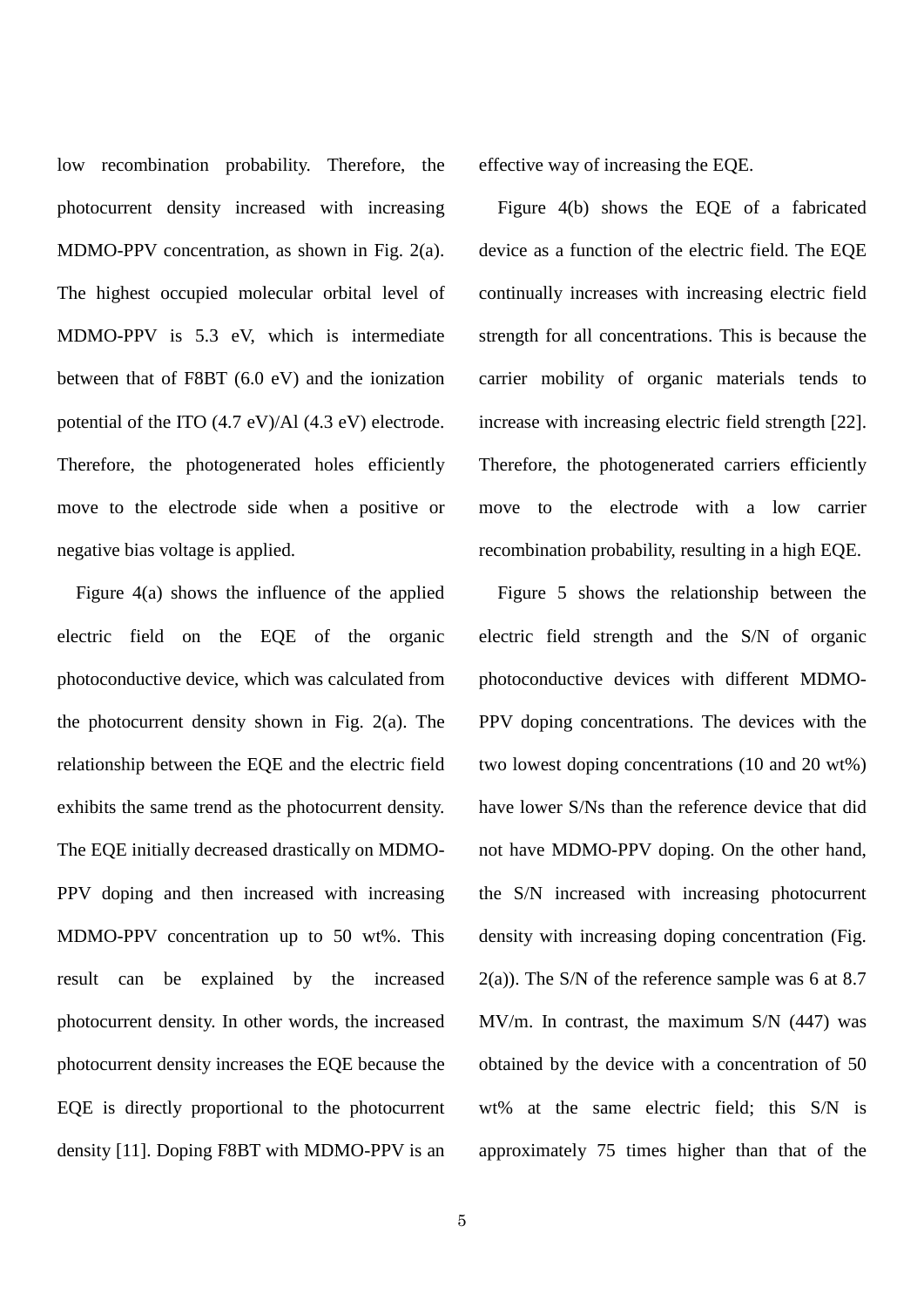reference device.

#### **Conclusion**

We increased the EQE of a photoconductive device by doping F8BT with MDMO-PPV. A maximum EQE of 2.4% was realized at a MDMO-PPV concentration of 50 wt% at 15 MV/m. The energy diagram predicts that doping with MDMO-PPV should give a lower EQE; however, the carrier dislocation efficiency is considered to increase with increasing MDMO-PPV concentration because of the large ionization potential difference between MDMO-PPV and F8BT. The S/N also drastically increased with increasing MDMO-PPV concentration; a maximum S/N of 447 was achieved. These results indicate the potential of fabricating a high-performance organic image sensor by a solution process.

The maximum EQE of 2.4% is too low for practical applications; however, our experimental result demonstrates that MDMO-PPV doping is an effective technique for improving device performance.

## **References**

[1] Burroughes, J.H., Bradley, D.D.C., Brown A.R.,

- Marks, N., Mackay, K., Fried, R.H., Burns, P.L., & Holmes, A.B., (1990). Nature, 347, 539.
- [2] Smilowitz, L., Sariciftci, N.S., Wu, R., Gettinger, C., Heeger, A.J., & Wudl, F., (1993). Phys. Rev. B, 47, 13835.
- [3] Meijer, E.J., Leeuw, D.M.de, Setayesh, S., Veenendaal, E.van, Huisman, B.-H., Blom, P.W.M., Hummelen, C., Scherf, U., & Klapwijk, T.M., (2003). Nature Mater., 2, 678.
- [4] Krebs, F.C., (2009). Sol. Ener. Mater. Sol. Cells, 93, 394.
- [5] Blankenburg, L., Schultheis, K., Schache, H., Sensfuss, S., & Schrödner, M., (2009). Sol. Ener. Mater. Sol. Cells, 93, 476.
- [6] Mori, K., Ning, T., Ichikawa, M., Koyama, T., & Taniguchi, Y., (2001). Jpn. J. Appl Phys., 39, L942.
- [7] Bassani, D.M., Junusauskaite, L., Cambot,
- A.L.-, McClenaghan, N.D., Pozzo, J.-L., Ray, D., &

Vives, G., (2010). Coord. Chem. Rev., 254, 2429.

- [8] Ju, J., Yamagata, Y., & Higuchi, T., (2009). Adv. Mater., 21, 1.
- [9] Fukuda, T., Suzuki, T., Kobayashi, R., Honda,
- Z., & Kamata, N., (2009). Thin Solid Films, 518,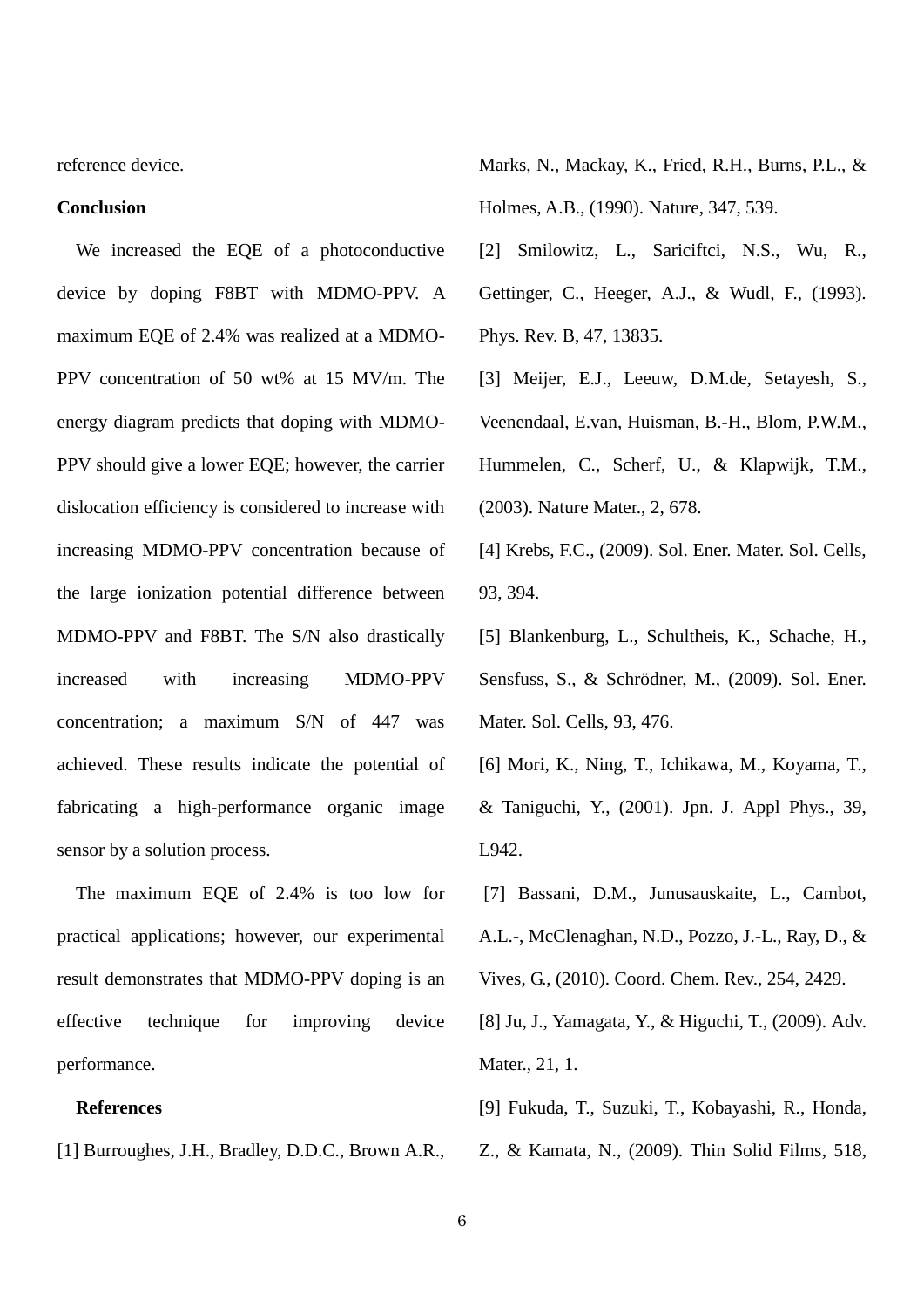- [10] Lamprecht, B., Thünauer, R., Köstler, S., Jakopic, G., Leising, G., & Krenn, J.R., (2008). Phys. Stat. Sol. (RRL), 2, 178.
- [11] Fukuda, T., Komoriya, M. Kobayashi, R., Ishimaru, Y., & Kamata, N., (2009). Jpn. J. Appl. Phys., 47, 04C162.
- [12] Fukuda, T., Komoriya, M., Mori, R., Honda,
- Z., Takahashi, K., & Kamata, N., (2009). Mol. Cryst. Liq. Cryst., 504, 212.
- [13] Aihara, S., Seo, H., Namba, M., Watabe, T.,
- Ohtake, H., Kubota, M., Egami, N., Hiramatsu, T.,
- Matsuda, T., Furuta, M., Nitta, H., & Hirao, T., (2009). IEEE Trans. Electron. Dev., 56, 2570.
- [14] Toušek, J., Toušková, J., Křivka, I., Pavlačková, P., Výprachticky, D., & Cimrova, V., (2010). Org. Electron., 11, 50.
- [15] Aihara, S., Miyakawa, K., Ohkawa, Y.,
- Matsubara, T., Takahata, T., Suzuki, S., Kubota, M.,
- Tanioka, K., Kamata, N., & Terunuma D., (2005).
- Jpn. J. Appl. Phys., 44, 3743.
- [16] Nelson, J., (2002). Org. Electron., 6, 87.
- [17] Pivrikaas, A., Sariciftci, N.S., Juška, G., &
- Österbacka, R., (2007). Prog. Photovolt: Res. Appl.,

15, 677.

- [18] Kobayashi, R., Fukuda, T., Suzuki, Y., Hatano,
- K., Kamata, N., Aihara, S., Seo, H., & Terunuma,
- D., (2010). Mol. Cryst. Liq. Cryst., 519, 206.
- [19] Fukuda, T., Kobayashi, R., Kamata, N., Aihara,
- S., Seo, H., Hatano, K., & Terunuma, D., (2010).
- Jpn. J. Appl. Phys., 49, 01AC05.
- [20] Chua, L.-L., Zaumeil, J., Chang, J.-F., Ou, E.
- C.-W., Ho, P.K.-H., Sirringhaus, H., & Friend, R.H., (2005). Nature, 434, 194.
- [21] Al-Ibrahim, M., Konkin, A., Roth, H.-K., Egbe,
- D.A.M., Klemm, E., Zhokhavets, U., Gobsch, G., &
- Sensfuss, S., (2005). Thin Solid Films, 474, 201.
- [22] Kim, Y., Cook, S., Choulis, A., Nelson, J.,
- Durrant, J.R., & Bradley, D.C., (2004). Chem.
- Mater., 16, 4812.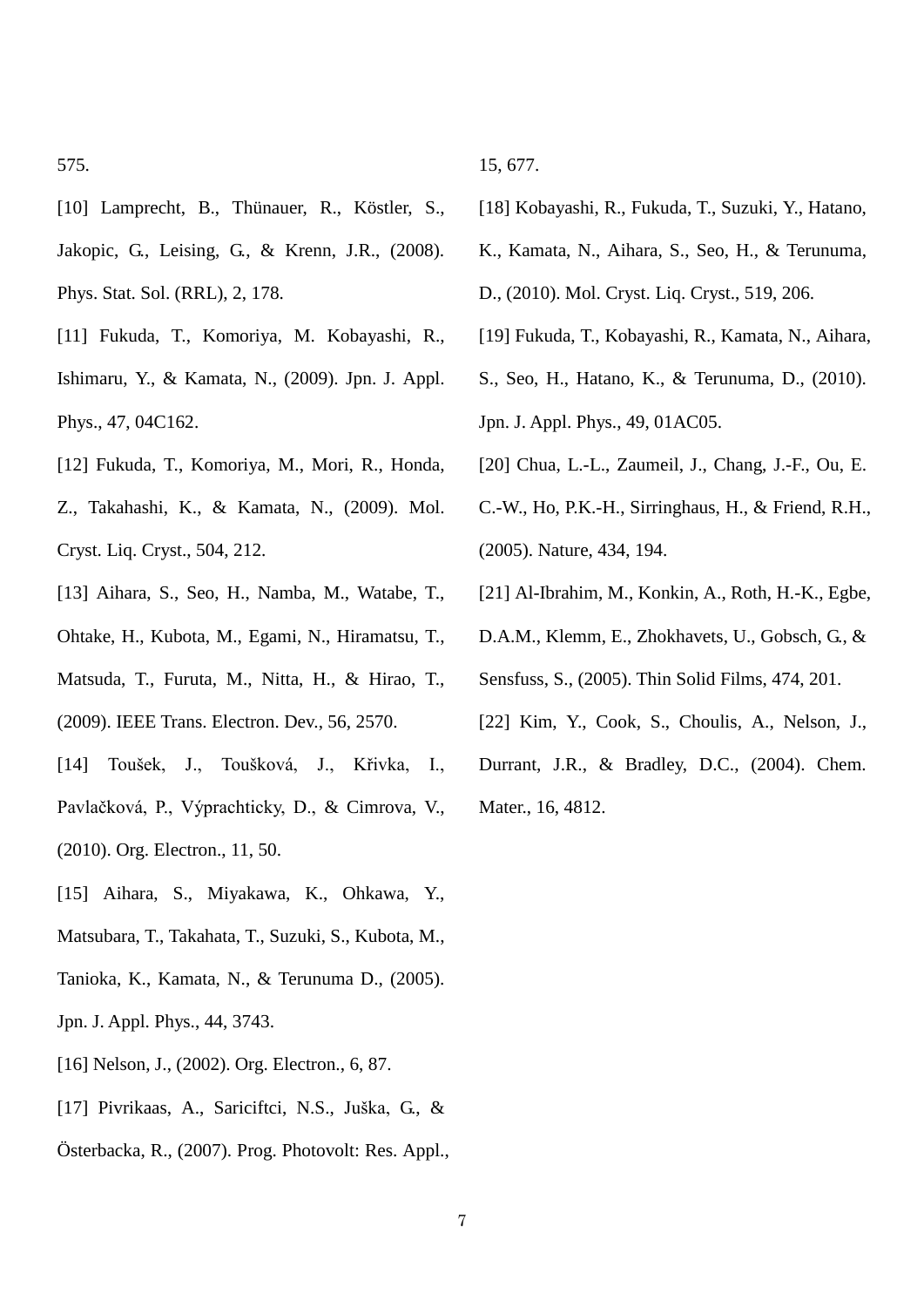# **Figure Captions**

Fig. 1 Cross-sectional view of organic photoconductive device and molecular structures of F8BT and MDMO-PPV, which were used as photoconductive materials.

Fig. 2 (a) Photocurrent density and (b) dark current density as a function of applied electric field. MDMO-PPV concentrations of 0, 10, 20, 30, 40, and 50 wt% were used. A blue light intensity of 1 mW/cm<sup>2</sup> was used to measure the photocurrent density.

Fig. 3 Energy diagram of fabricated organic photoconductive device with MDMO-PPV-doped F8BT as the photoconductive layer.

Fig. 4 (a) EQE of devices with different MDMO-PPV concentrations as a function of the applied electric field. (b) Relationship between applied electric field and the EQE for a positive bias voltage. MDMO-PPV concentrations of 0, 10, 20, 30, 40, 50 wt% were used to determine the optimal concentration.

Fig. 5 S/N of organic photoconductive device for various MDMO-PPV concentrations. S/N was calculated by dividing the photocurrent density by the dark current density.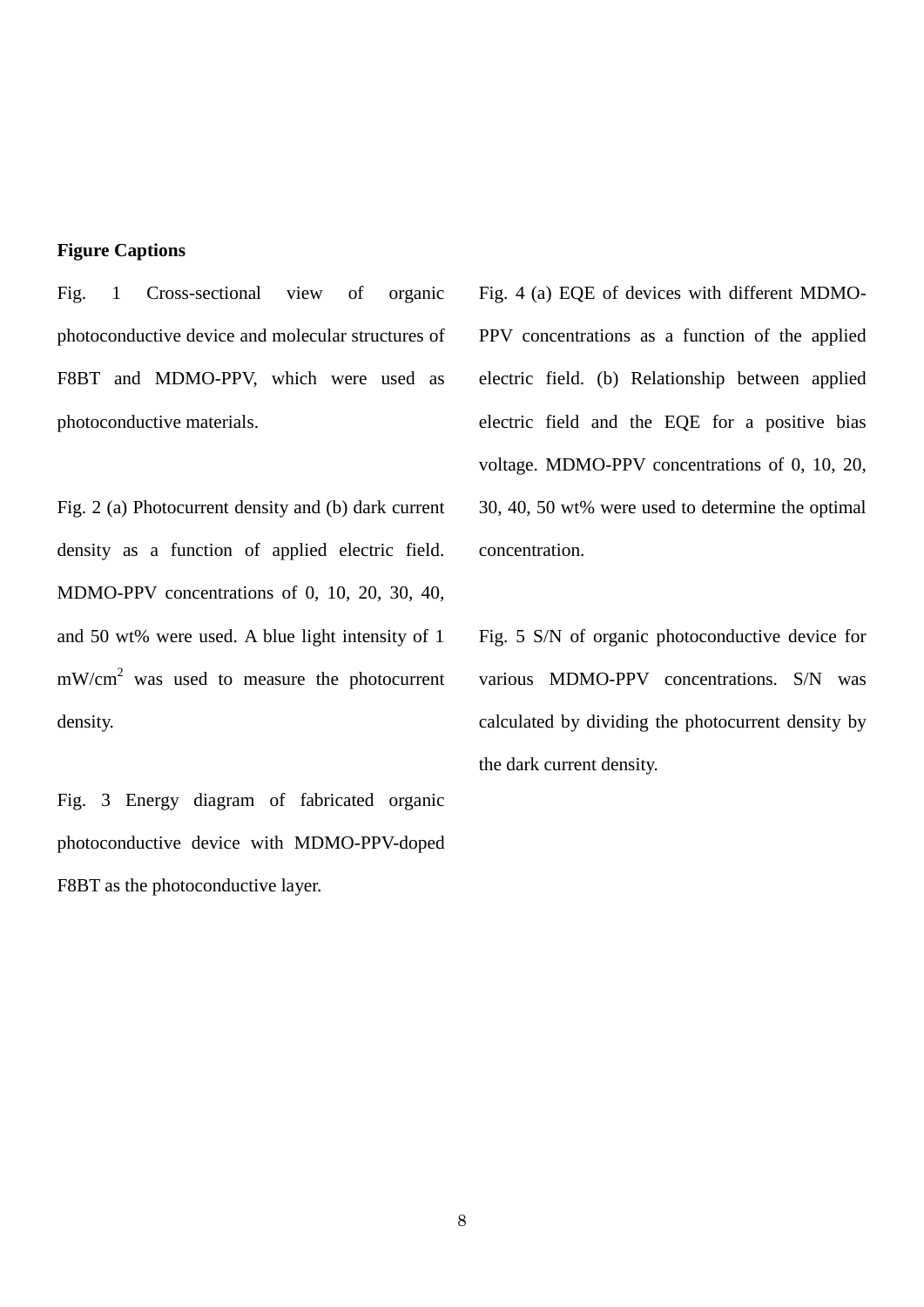

Fig. 1. Cross sectional view of organic photoconductive device and molecular structures of F8BT and

MDMO-PPV used as photoconductive materials.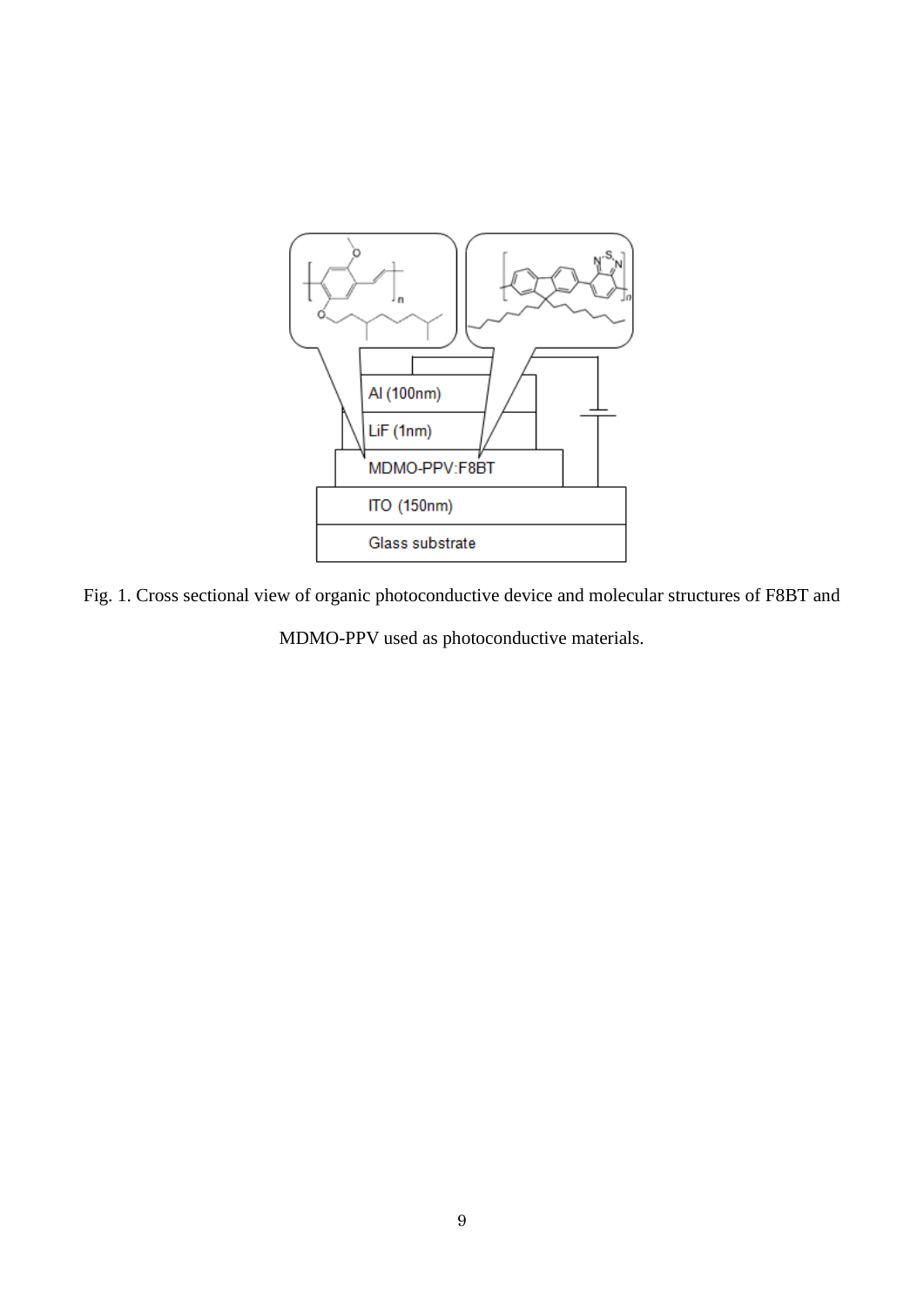

Fig. 2. (a) Photocurrent density and (b) dark current density as a function of applied electric field. MDMO-PPV concentrations of 0, 10, 20, 30, 40, and 50 wt% were used. A blue light intensity of 1 mW/cm<sup>2</sup> was used to measure the photocurrent density.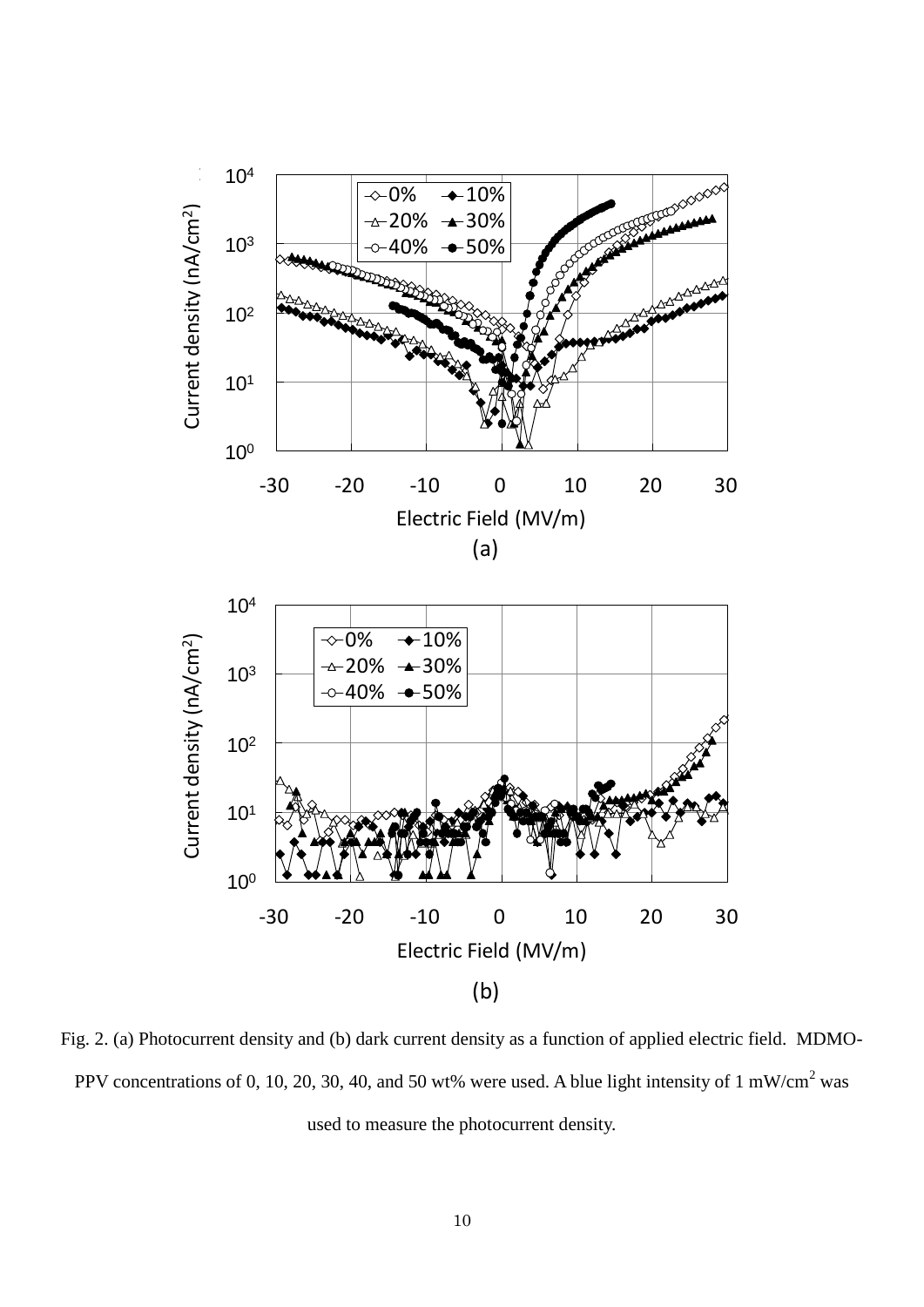

Fig. 3 Energy diagram of fabricated organic photoconductive device with MDMO-PPV-doped F8BT as the

photoconductive layer.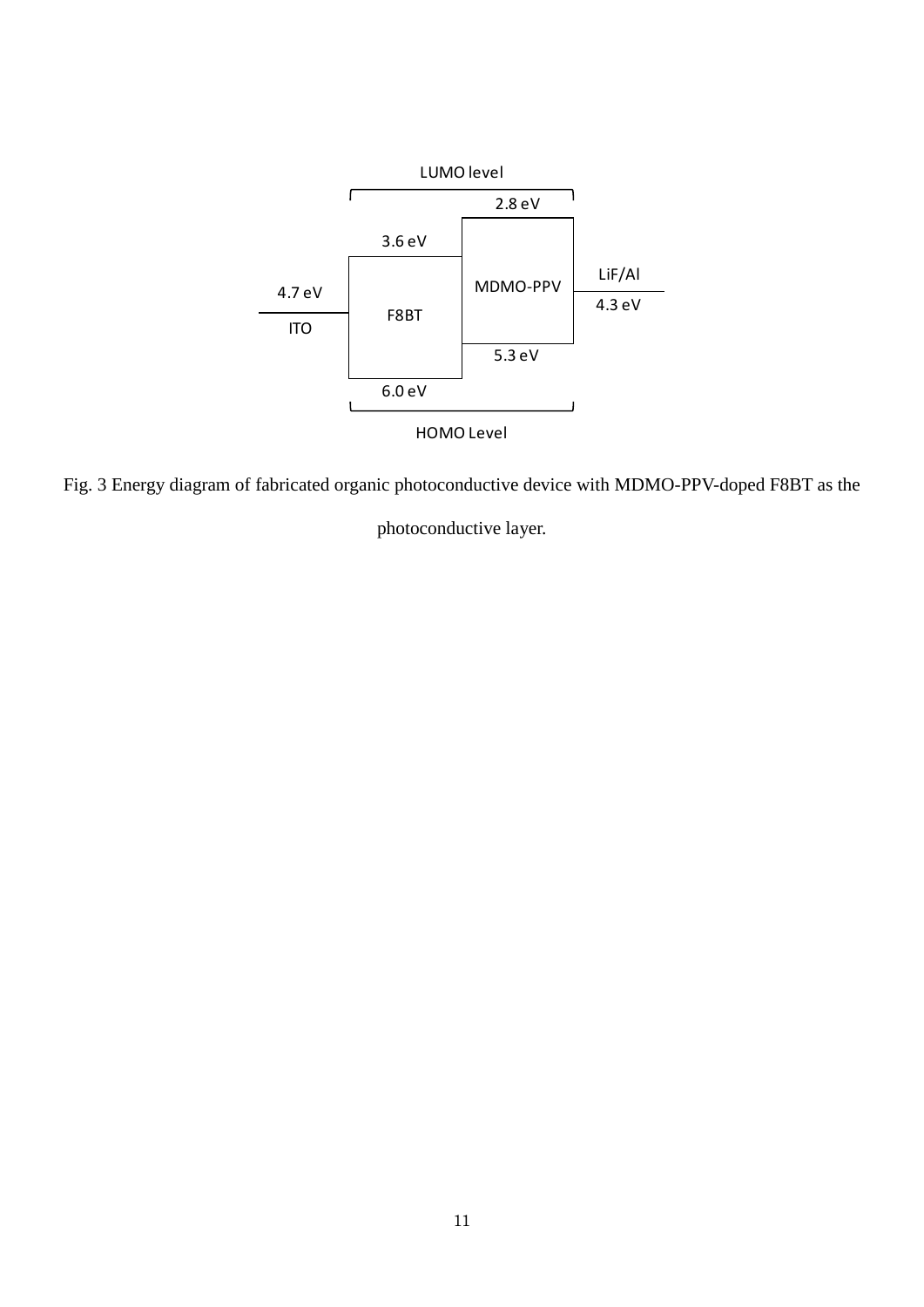

Fig. 4. (a) EQE of devices with different MDMO-PPV concentrations as a function of the applied electric field. (b) Relationship between applied electric field and the EQE for a positive bias voltage. MDMO-PPV concentrations of 0, 10, 20, 30, 40, 50 wt% were used to determine the optimal concentration.